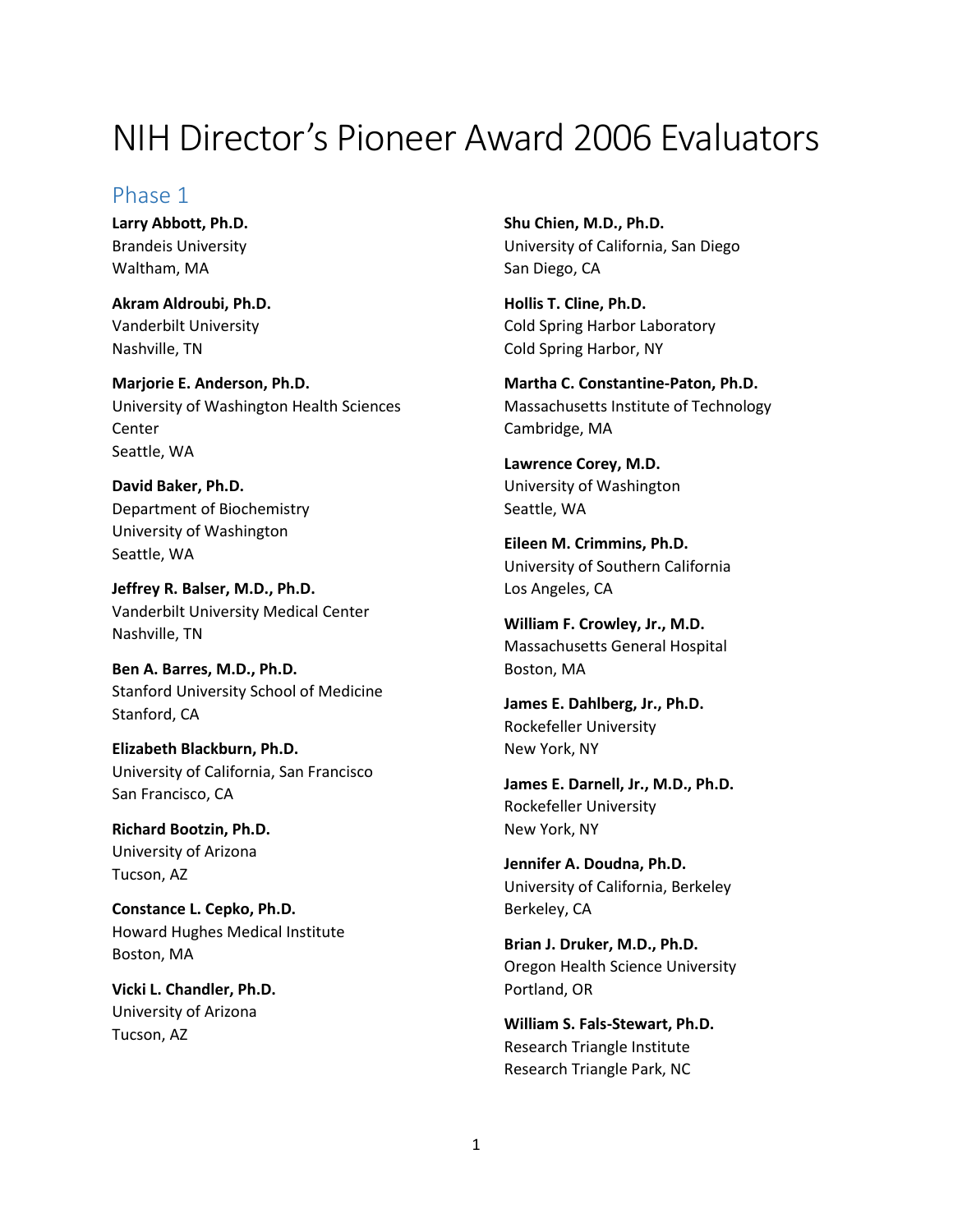**Denise L. Faustman, M.D., Ph.D.** Harvard Medical School Charlestown, MA

**Marie T. Filbin, Ph.D.** City University of New York New York, NY

**Joanna S. Fowler, Ph.D.** Brookhaven National Laboratory Upton, NY

**Sanjiv S. Gambhir, M.D., Ph.D.** Stanford University Stanford, CA

**Michael S. Gazzaniga, Ph.D.** University of California, Santa Barbara Santa Barbara, CA

**David Ginsburg, M.D.** University of Michigan Ann Arbor, MI

**Lee Goldman, M.D.** University of California, San Diego San Diego, CA

**Francisco Gonzalez-Scarano, M.D.** University of Pennsylvania Philadelphia, PA

**Barry Gordon, M.D., Ph.D.** Johns Hopkins University Baltimore, MD

**Warner C. Greene, M.D., Ph.D.** University of California, San Francisco San Francisco, CA

**Diane E. Griffin, M.D., Ph.D.** Johns Hopkins Bloomberg School of Public Health Baltimore, MD

**David J. Gross, Ph.D.** University of California, Santa Barbara Santa Barbara, CA

**Megan R. Gunnar, Ph.D.** University of Minnesota Minneapolis, MN

**Leland H. Hartwell, Ph.D.** Fred Hutchinson Cancer Research Center Seattle, WA

**Dorothy K. Hatsukami, Ph.D.** University of Minnesota Minneapolis, MN

**Susan A. Henry, Ph.D.** Cornell University Ithaca, NY

**Nancy H. Hopkins, Ph.D.** Massachusetts Institute of Technology Cambridge, MA

**Susan B. Horwitz, Ph.D.** Albert Einstein College of Medicine Bronx, NY

**Richard O. Hynes, Ph.D.** Massachusetts Institute of Technology Cambridge, MA

**Erich D. Jarvis, M.D.** Duke University Medical Center Durham, NC

**Cynthia J. Kenyon, Ph.D.** University of California, San Francisco San Francisco, CA

**Raju S. Kucherlapati, Ph.D.** Harvard University Boston, MA

**Mitzi I. Kuroda, Ph.D.** Harvard University Boston, MA

**Richard Lifton, M.D., Ph.D.** Yale University School of Medicine New Haven, CT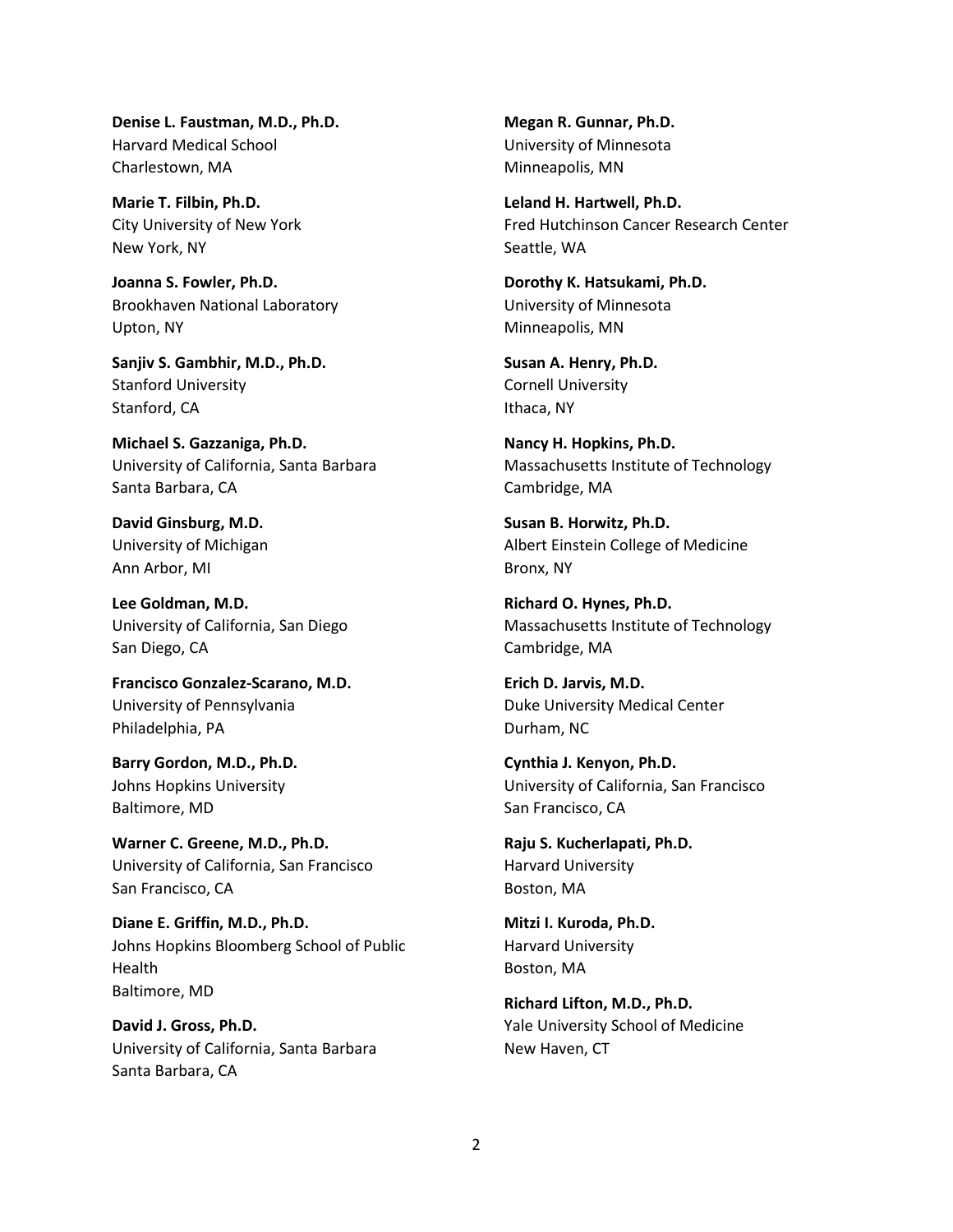**Peter R. MacLeish, Ph.D.** Morehouse School of Medicine Atlanta, GA

**Philippa C. Marrack, Ph.D.** National Jewish Medical and Research Center Denver, CO

**Garland R. Marshall, Ph.D.** Washington University in St. Louis School of Medicine St. Louis, MO

**Joseph L. Martinez, Ph.D.** University of Texas at San Antonio San Antonio, TX

**Todd J. Martinez, Ph.D.** University of Illinois, Urbana-Champaign Urbana, IL

**Rowena G. Matthews, Ph.D.** University of Michigan Ann Arbor, MI

**Fred W. McLafferty, Ph.D.** Cornell University Ithaca, NY

**Chad A. Mirkin, Ph.D.** Northwestern University Evanston, IL

**David G. Nathan, M.D., Ph.D.** Dana-Farber Cancer Institute Boston, MA

**Debbie Nickerson, Ph.D.** University of Washington Seattle, WA

**Maynard V. Olson, Ph.D.** University of Washington Seattle, WA

**Gilbert S. Omenn, M.D., Ph.D.** University of Michigan Medical School Ann Arbor, MI

**Stuart H. Orkin, M.D.** Dana Farber Cancer Institute Boston, MA

**Electra D. Paskett, Ph.D.** Ohio State University Columbus, OH

**Rob Phillips, Ph.D.** California Institute of Technology Pasadena, CA

**Philip A. Pizzo, M.D.** Stanford University School of Medicine Stanford, CA

**Hidde L. Ploegh, Ph.D.** Massachusetts Institute of Technology Cambridge, MA

**Thomas D. Pollard, M.D.** Yale University New Haven, CT

**Richard J. Roberts, Ph.D.** New England Biolabs Beverly, MA

**Tamar Schlick, Ph.D.** New York University New York, NY

**Amita Sehgal, Ph.D.** University of Pennsylvania School of Medicine Philadelphia, PA

**Pamela A. Silver, Ph.D.** Harvard University Boston, MA

**Charles F. Sing, M.D., Ph.D.** University of Michigan Medical Center Ann Arbor, MI

**Elizabeth S. Spelke, Ph.D.** Harvard University Cambridge, MA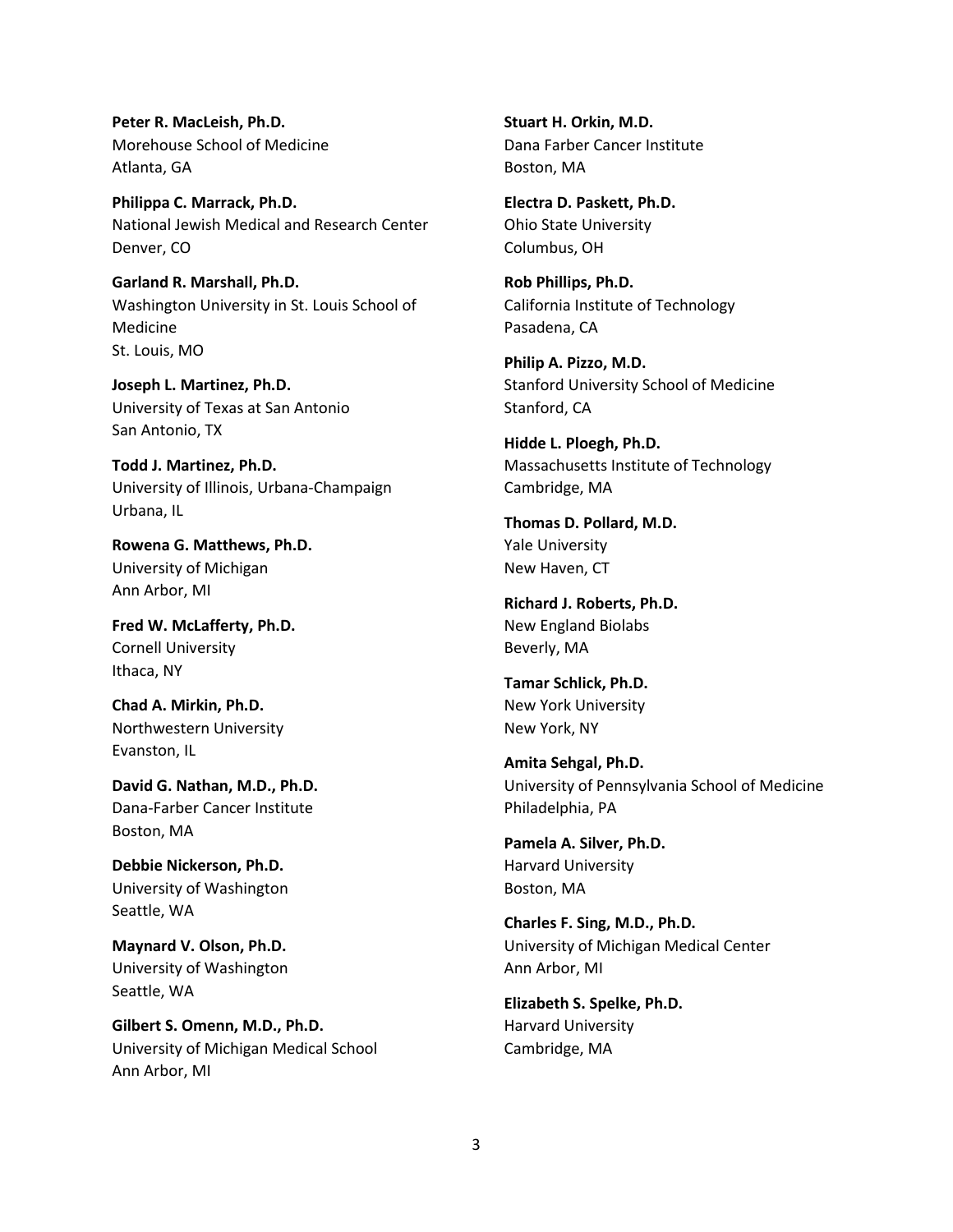**Joan A. Steitz, Ph.D.** Yale University School of Medicine New Haven, CT

**Susan S. Taylor, Ph.D.** University of California, San Diego San Diego, CA

**Marc Vidal, Ph.D.** Dana-Farber Cancer Institute Boston, MA

**Paul A. Volberding, M.D.** University of California, San Francisco San Francisco, CA

**Linda J. Waite, Ph.D.** University of Chicago Chicago, IL

# Phase 2 Panel

#### Chairperson

**Barry Gordon, M.D., Ph.D.** Professor Departments of Neurology and Cognitive Science The Johns Hopkins Medical Institutions Baltimore, MD

#### Members

**Ben Barres, M.D., Ph.D.** Professor Department of Neurobiology Stanford University School of Medicine Stanford, CA

#### **David J. Galas, Ph.D.**

Vice President and Chief Science Officer Biology and Life Sciences Battelle Memorial Institute Columbus, OH Professor Institute for Systems Biology Seattle, WA

**Bruce D. Walker, M.D.** Harvard Medical School Charlestown, MA

**Clare M. Waterman-Storer, Ph.D.** The Scripps Research Institute La Jolla, CA

**Maria J. Wawer, M.D.** Columbia University New York, NY

**Sunney Xie, Ph.D.** Harvard University Cambridge, MA

**Keith R. Yamamoto, Ph.D.** University of California, San Francisco San Francisco, CA

**Dr. Terry Gaasterland, Ph.D.** Professor Marine Biology Research Division Scripps Institution of Oceanography University of California, San Diego San Diego, CA

## **Eve E. Marder, Ph.D.** Professor

Volen Center for Complex Systems Brandeis University Waltham, MA

**Baldomero M. Olivera, Ph.D.** Professor Department of Biology University of Utah Salt Lake City, UT